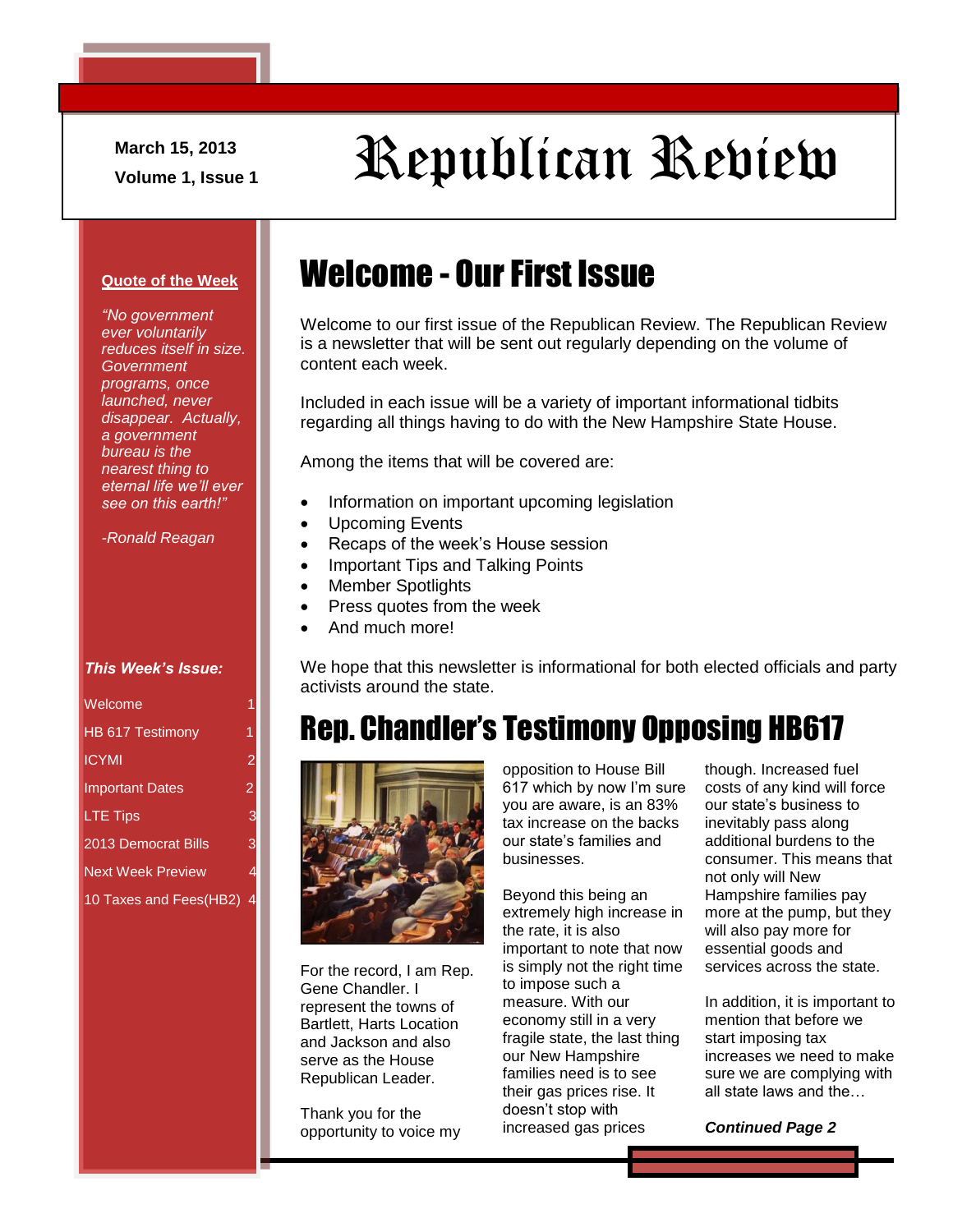### Republican Review **Page 2 of 4**

### ICYMI (In Case Your Missed It)

In session Wednesday, the House passed SB 1 which increases the R&D tax credit. It passed the House 342-7.

*"This is exactly the kind of innovative and business friendly reform our economy needs to create real growth"*

#### -**House Republican Leader Gene Chandler**

*"SB1 shows NH is making efforts to compete with neighboring states to attract new companies and gives our existing business community the green light to expand and hire."*

-**House Republican Policy Leader Laurie Sanborn**

This past week, we saw Governor Hassan stumbling over her words and refusing to answer questions when pressed about allegations that she asked Executive Branch officials to engage in 'inappropriate lobbying.'

The *Concord Patch* reported that during a press availability, Josh Rogers of NHPR continued to ask for Gov. Hassan to comment, but she refused to directly answer the question.

[See Chairman Horn's full letter to the](http://nhgop.org/news/detail/469)  [Governor here.](http://nhgop.org/news/detail/469)

### **Senate Bill 1 LobbyGate Passed on Consent**

**HB 676**- extending the Coos county job creation tax credit

This bill extends by 5 years the ability for businesses to receive a \$750- \$1000 credit against BET for each job created. This bill also extends this credit to other non-Coos towns with high unemployment.

**HB 581**- relative to recovering moneys from a neighboring state for mitigation of flooding

This bill enables the AG to more aggressively pursue as much as \$4million owed to several towns in NH by MA for flood control measures. Town budgets are strapped. It's time MA paid their outstanding bills.

## Important Dates

- **Republican Caucus** Wednesday March 20<sup>th</sup> at 9:00am in LOB 305-307 *(Open to House Republican Members Only)*
- House Session- Wednesday March 20<sup>th</sup> at 10:00am and tentatively on Thursday March 21<sup>st</sup>.
- **Regional Budget Hearings**:
	- o CLAREMONT, Monday, March 18 from 5:00 to 8:00 p.m. at the Sugar River Valley Regional Technical Center, 111 South Street, Claremont. *(Open to the public)*
	- $\circ$  ROCHESTER, Monday, March 18 from 5:00 to 8:00 p.m. at the Rochester Community Center, 150 Wakefield Street, Rochester. *(Open to the public)*
- **IMPORTANT- Help Elect Win Hutchinson State Rep! Contact Jake Avery at [jacob@nhgop.org](mailto:jacob@nhgop.org?subject=Help%20Win%20Hutchinson%20) or 603-225-9341 to see how you can help for the Special Election on Tuesday March 19th .**

### Rep. Chandler's Testimony Opposing HB617 Continued…

Constitution to assure that the appropriate amount of highway fund monies are actually going to fix our highways. The legislature's reluctance to follow the law shouldn't result in a million dollar tax increase for the taxpayer.

Few debate that our roads and bridges need additional attention, but is taking hundreds of millions of dollars out of the pockets of

New Hampshire consumers really the solution to the problem?

This is the wrong bill at the wrong time, and I would kindly ask the committee to recommend ITL.

Sincerely,

Gene G. Chandler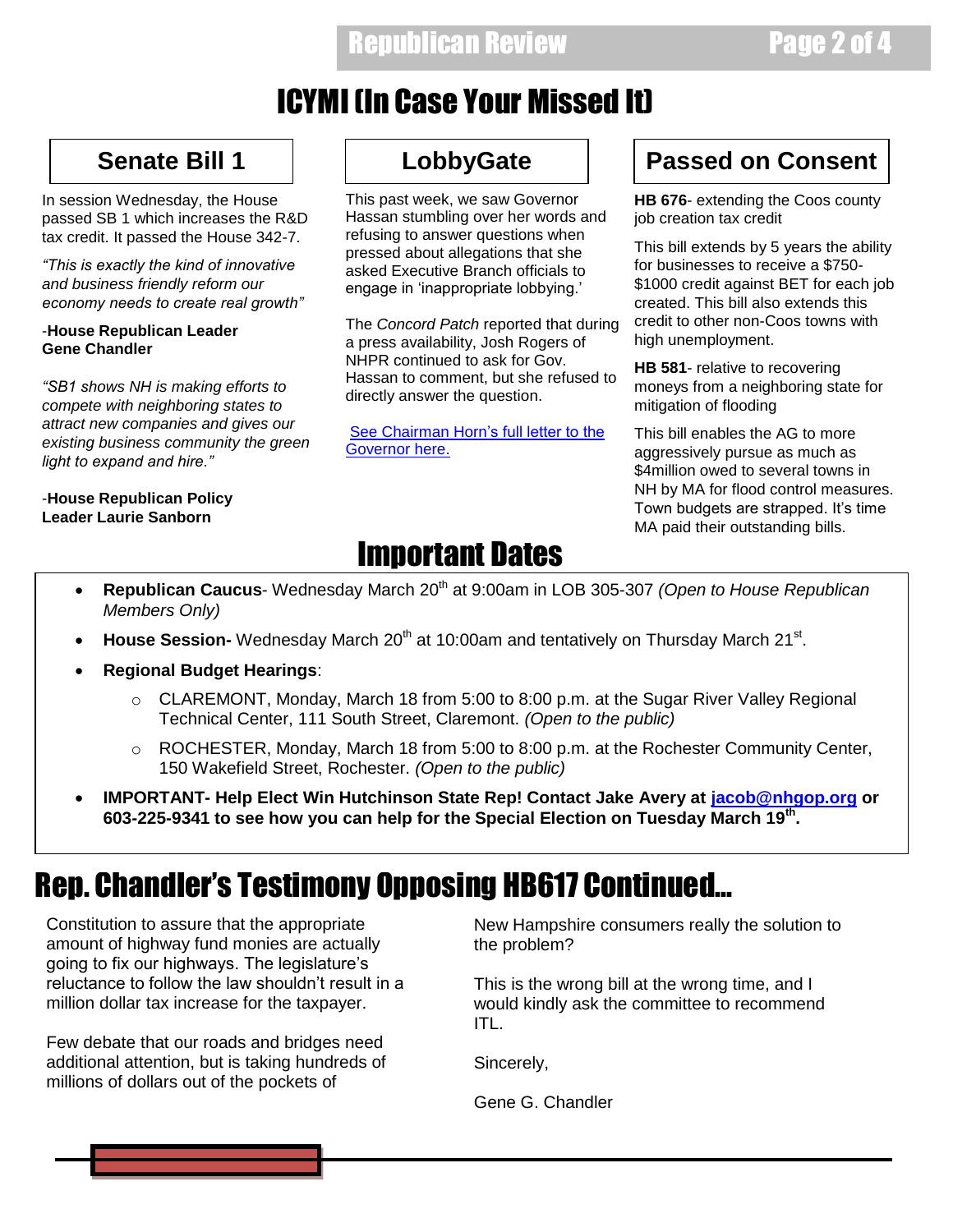### Letter to the Editor Writing Tips

A Letter to the Editor (LTE) can be a great way to let your constituents know what's happening in the State house, as well as to share your opinions on a particular bill/issue or even explain a vote.

Follow these tips to ensure your letter gets published and has the greatest impact possible.

#### **Write on a Timely Subject.**

Attempt to submit your article within 10 days of the event you're writing about.

### **Refer to a Recent Article.**

If possible, reference a recent article in the newspaper you've selected so your letter adds to an existing conversation.

#### **Keep your letter focused on only one subject.**

### **Be Clear and Concise.**

Editors often edit for length, so try to convey your message in fewer than 200 words.

### **State Your Point**

**Early.** State your main point in the subject line and first sentence of the letter.

### **Write from a Local Perspective.**

Illustrate how the topic will affect the lives of your readers.

**Write Sincerely and Respectfully.**  Use persuasive language, humor, wit, and irony to help people connect with your letter. Also, remember that while a hostile tone may create a buzz and help your letter get published, it could do your cause harm in the long run.

### **Suggest Solutions/ Action.**

Don't just point out the problem, tell your readers what they can do to fix it.

### **Include Information.**

Some newspapers will call the author to verify his or her identity and address before printing.

### 2013 Democrat Legislative Priorities

Here is a list of some House Democrat sponsored legislation from the 2013 year.

*Spoiler: More Taxes!*

**CACR2**- This **Constitutional** Amendment seeks to allow for graduated taxes.

**HB 168**- This bill is a 33% tax increase on beer.

**HB 185**- This bill is a 25% increase on home fuel.

**HB 330**- This bill would allow for counties to adopt county wide income taxes.

**HB 617**- This bill is an 83% increase in the gas tax, which will cost NH families and businesses hundreds of millions of dollars.

**HB 659**- This bill increases the tobacco tax by 20cents, something what will directly hurt our state's border businesses.

**HB 287**- This bill eliminates all voter identification requirements past last year.

**HB 582**- This bill repeals the "early offer" system that was past last year.

**HB 544**- This bill would delete the prohibition on a state-based health exchanges, allowing for ObamaCare implementation in NH.

**HB 135**- This bill would repeal NH's "Stand Your Ground Law".

**HB 370-** This bill would repeal NH's school choice tax scholarship program.

Although we are in the Minority, we have been successful in killing CACR 2, HB 168, and HB 330 on the House floor.

In committee, Republicans have also worked to retain HB 544 and HB 582.